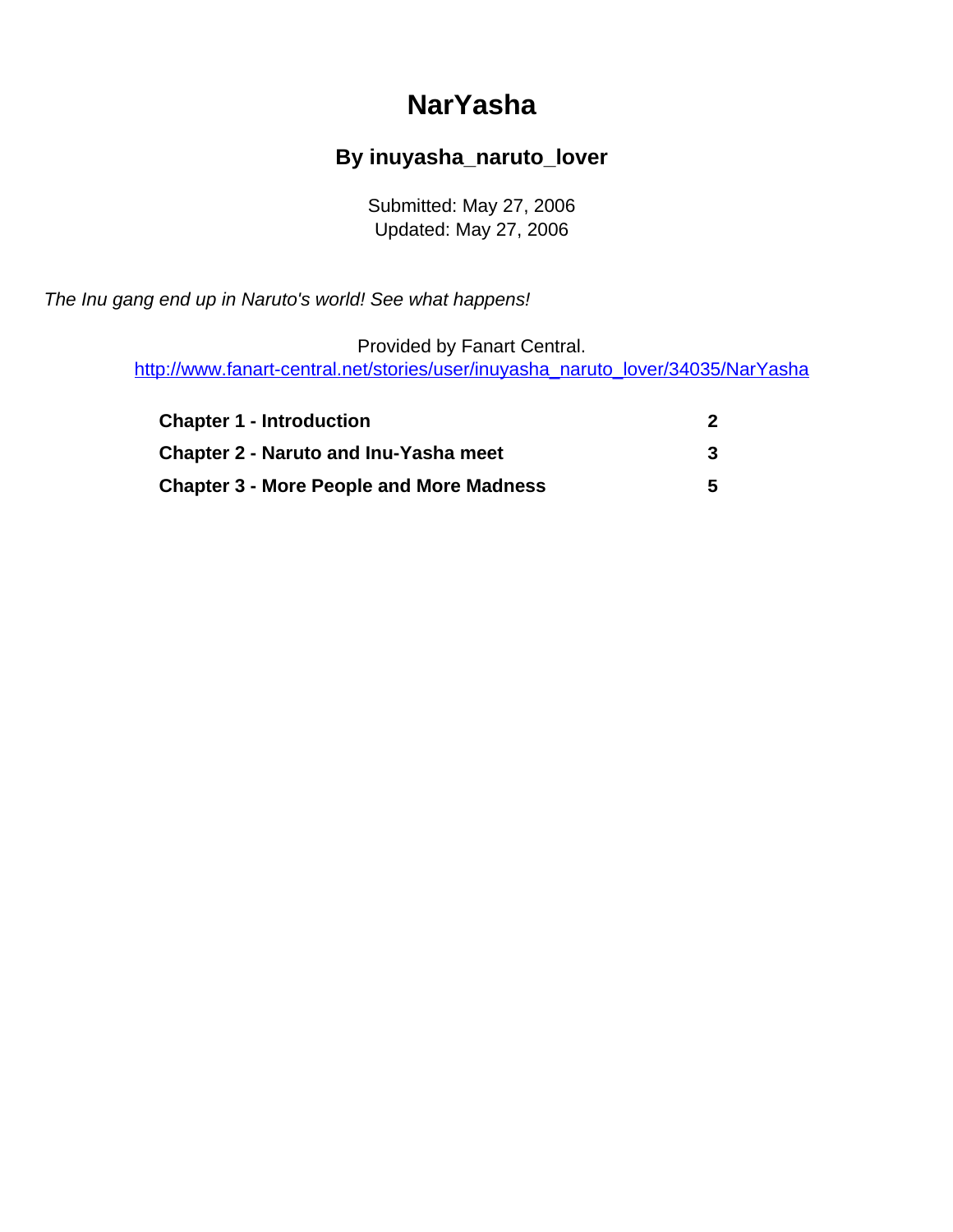## **1 - Introduction**

<span id="page-1-0"></span>"Darnit, die already Naraku!" a demon with dog ears and long silver hair yelled as he swung Tetsusaiga at the demon. Naraku dodged out of the way and stabbed Inu-Yasha in the stomach.

"D-darn you Naraku," Inu-Yasha crouched over, clutching his stomach.

"Inu-Yasha!" Kagome screamed, putting a arrow on her bow. She shot at Naraku, sending a hole through the demon. Naraku grimaced.

"Wench," the demon muttered as he dissapeared in a poof of smoke(like a magician! :D) .

"Darn, he got away again!" Inu-Yasha growled, kicking a piece of demon hide aside. Kagome, Sango, Miroku, Shippo, and Kirara walked over to him. They started to walk away when they heard some evil laughing from behind them. They all looked behind themselves to see Naraku.

"Now be gone!" he yelled, throwing his hand up. A blast of light surrouned them as they felt themselves being lifted up into the air. Sesshomaru was just walking by, when he also got envoloped in light.

\*\*\*

Meanwhile, far far away, in a certain ninja village, a certian ninja was sitting down in the middle a forest, eating ramen. Naruto Uzumaki slurped on the noodles. Not minding anything that was happening. He didn''t even the bright light coming from a tree, not very far away from him.

\*\*\*

The Inu gang landed on a soft, grassy ground.

Inu-Yasha got up slowly, still bleeding from the stomach.

"Where are we?" the dog demon asked, looking around at his commrades, who were still lying on the ground.

Kagome got up to walk over to him- and tripped over something. She looked back to see Sesshomaru lying on the ground, sleeping.

"How''d he get here?" Inu-Yasha demanded.

"Maybe he was caught in that light too," Shippo replied, scampering over to Kagome and climbing up to her shoulder.

"Who are you?" asked a unfamilliar voice.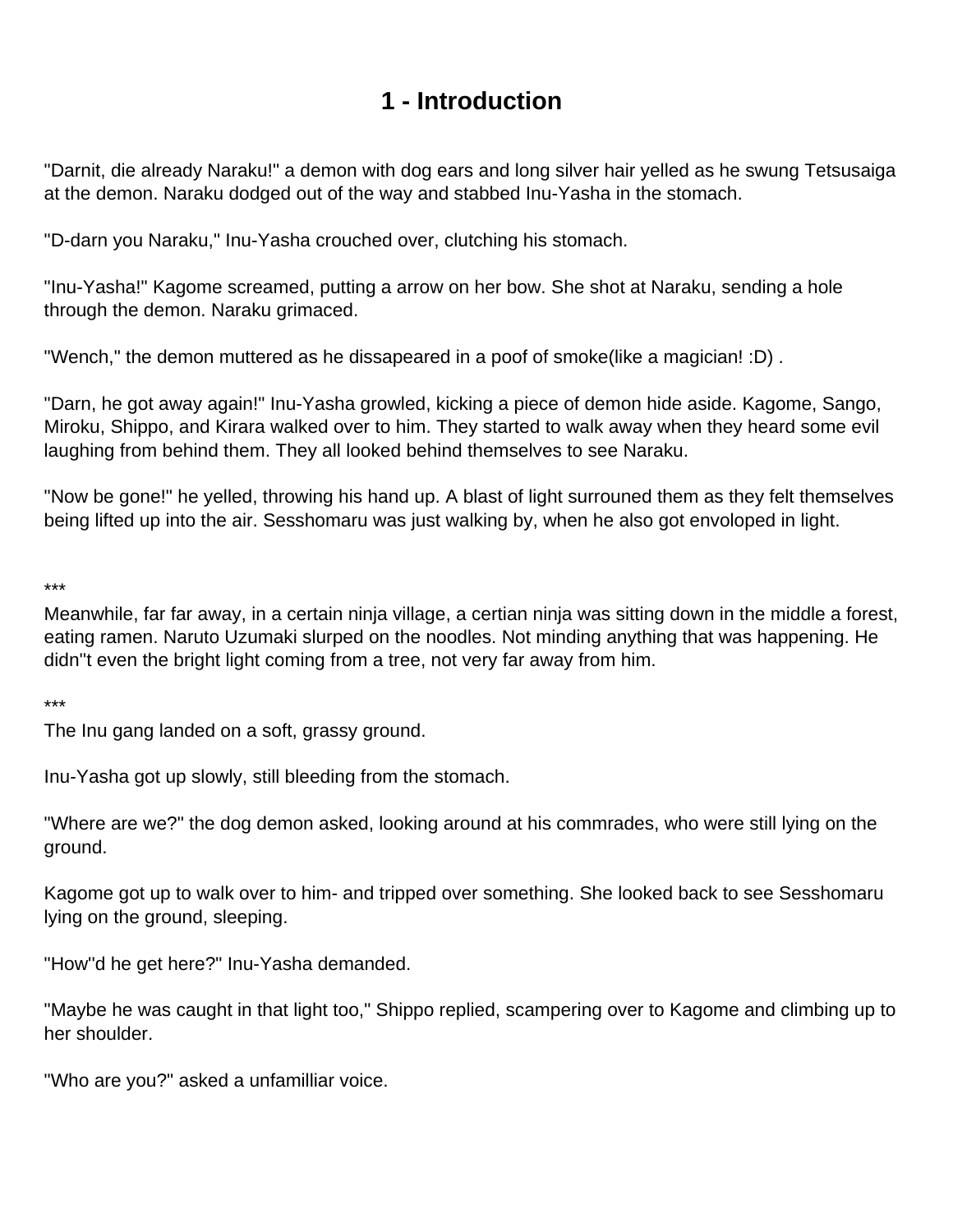#### **2 - Naruto and Inu-Yasha meet**

<span id="page-2-0"></span>Inu-Yasha looked up to see- a kid with blue eyes and spikey blond hair. It was Naruto.

"Who are you?" Naruto repeated. "And why do you have cat ears?"

Inu-Yasha got up and growled at him. "They''re dog ears."

Naruto noticed his fangs and backed away. "Sorry, ma''am."

Inu-Yasha''s eyes widened. "I''M A BOY!! NOT A GIRL!! AND WHAT ARE YOU, A CAT?!!!!"

"No! Why do you say thar?" Naruto snapped.

"You have whiskers," Inu-Yasha pointed out.

"Well, yeah I do, but I''m not a cat!" Naruto yelled.

Kagome rushed over to them. "I''m sorry about Inu-Yasha. I''m Kagome, and this is Shippo."

Naruto smiled and adjusted his metal headband. "I''m Naruto Uzumaki. I''m going to become hogake(sorry if i spelt it wrong) of the village."

Inu-Yasha and Shippo blinked at him in confusion.

"Oh, you''re a ninja?" Kagome asked.

Naruto nodded. "Yep, I''m a ninja. I''m the greatest ninja there is!"

"Always being so full of yourself, idiot."

A boy with blue black hair came out of the trees. He also had a headband, but he had dark, black eyes.

"What do you want, Sasuke?" Naruto growled.

Sasuke ignored him and walked over to Inu-Yasha. "And who are you?"

"I''m Inu-Yasha," the dog demon asnwered stiffly.

Sasuke nodded as he studied Inu-Yasha. He didn''t even bother to mention about Inu-Yasha''s dog ears or long silver hair.

Shippo went over Naruto.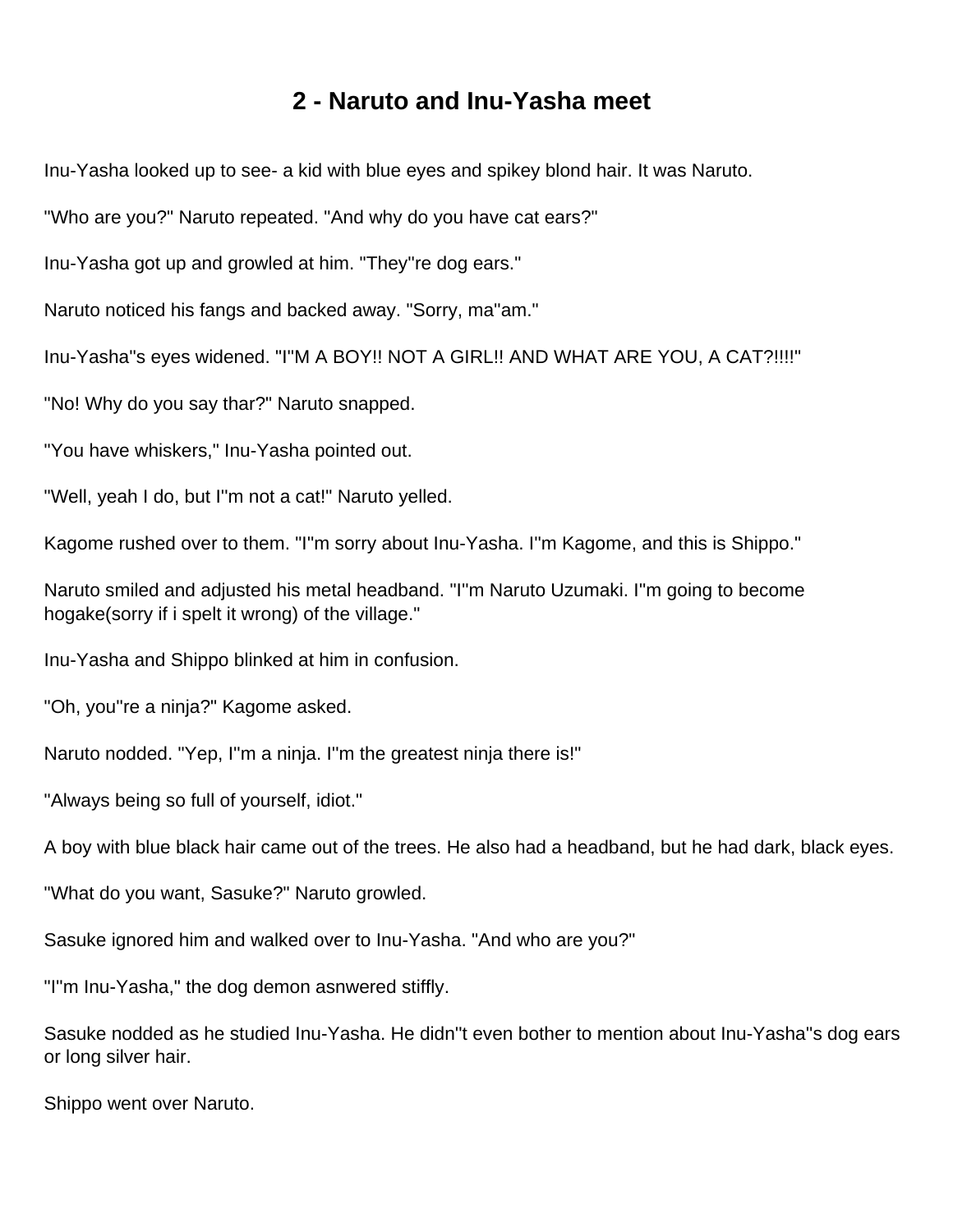"Who''s that guy?" Shippo asked. "He scares me.."

"Don''t worry," Naruto replied. "He scares everyone."

Sasuke walked over to Kagome and stared at her.

Her chakra...is so powerful...it''s overflowing her body.. Sasuke thought as he looked at the middle schooler.

"Are you a ninja?" Sasuke suddenly asked.

"Um, no," Kagome said, looking at the boy in confusion.

Inu-Yasha went between Kagome and Sasuke. He growled at the ninja.

Shippo sighed and looked at Naruto. "Do you know how we can get back?"

"You mean, you don''t come from here?" the blonde asked. Shippo shook his head.

"Maybe Kakashi-sensei will know," Sasuke suggested.

growl

The sound came from Shippo''s stomach.

"Sorry," Shippo blushed. "I''m just really hungry."

"That means," Naruto started.

Sasuke''s eyes widened. "Please, don''t Naruto!"

"IT''S...TIME....FOR....RAMEN!!!!!!" Narutp yelled his lungs out, sending Shippo flying from his shoulder.

Inu-Yasha''s ears and face perked up. "Ramen? You mean those tasty noodles?"

Naruto nodded. "Yep, now lets go and eat ramen ''till we throw up!"

Naruto and Inu-Yasha ran off, leaving Sasuke and Kagome there. Shippo was flying off somewhere. Kagome and Sasuke stood there, silent.

"Um, I''m gonna go follow them," Kagome said, starting to walk on.

Sasuke stood there still, thinking about how strong Kagome''s chakra is, not paying any attention to the terrified screams that were coming from the flying kitsune.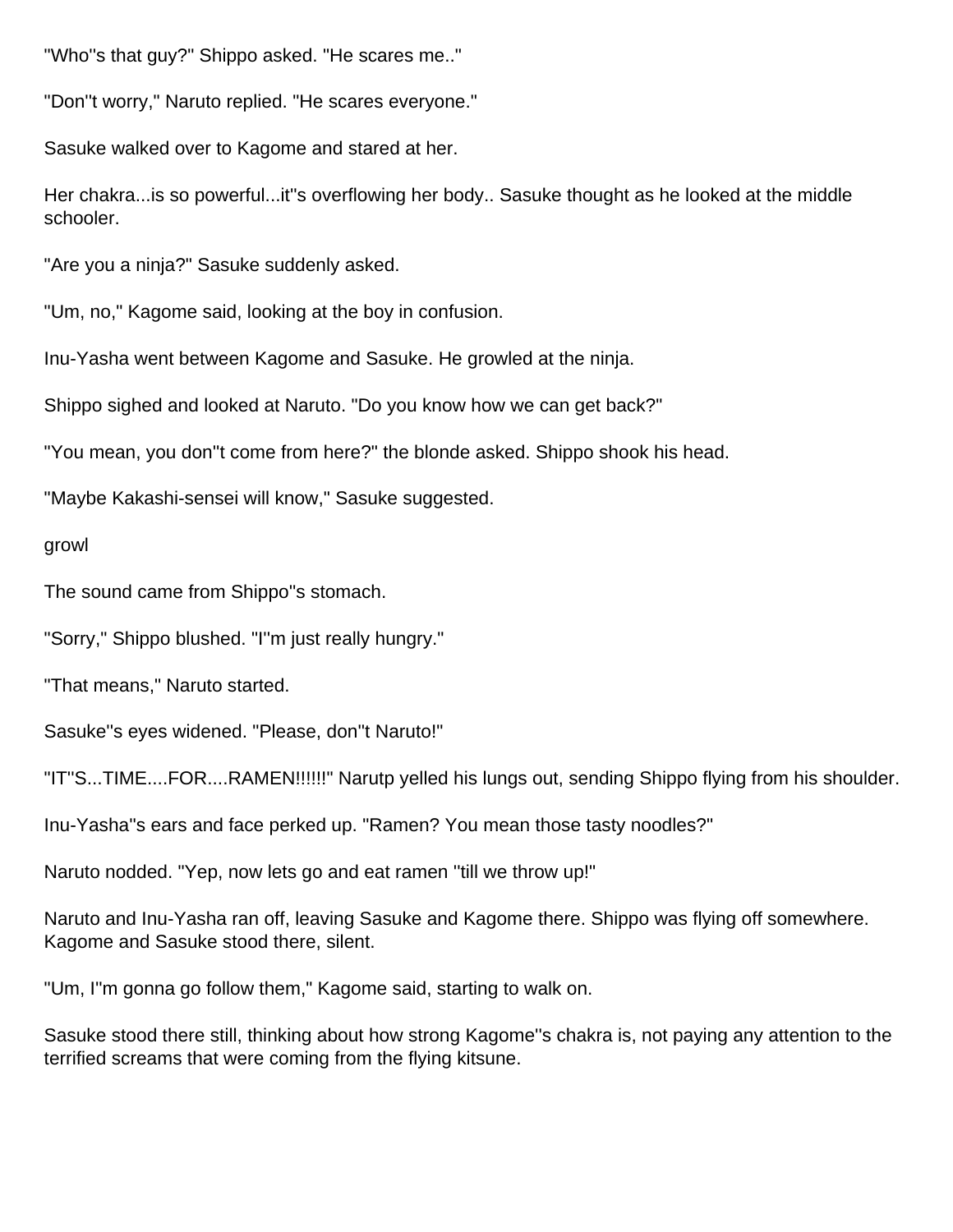### **3 - More People and More Madness**

<span id="page-4-0"></span>Meanwhile...

"Ooooh, where am I?" Miroku moaned, getting up slowly and rubbing the back of his head. It was dark and he couldn''t hear a thing. He groped his hands around, trying to find something. The monk grabbed onto something.

"HENTAI!" A woman''s voice shrieked as a hand came in contact with Miroku''s cheek.

Miroku cringed, eyes starting to get used to the dim light. In front of him he saw Sango.

"Miroku? Do you know where we are?" Sango asked, looking around at her surroundings.

"I don''t know..." Miroku replied- right before a kunai knife whizzed by him.

"What was that?" asked Sango, who didn''t see the kunai knife.

Miroku was staring up at the trees. Sango followed the monk''s eyes to see a young girl with short pink hair.

"Who are you?" Sakura demanded.

"I''m Miroku," the monk answered. "And this is Sango." He walked over to Sakura. Sango glared at Miroku. She knew that he was going to pull something nasty.

"Excuse me, miss," Miroku said, one hand grabbing onto Sakura''s hand and one hand going behind her back. "Would you consider bearing my children?"

Sakura blushed fiercly...until a certain monk''s hand was groping her.

SMACK!!

Sakura slapped Miroku on the oppisite cheek that Sango slapped(heh heh). Sango''s eyes turned red as fire crackled around her. She picked up her Hirakotsu.

"Miroku," she grunted. "You are so dead! Hirakotsu!" The demon slayer threw the boomarang. Miroku ran off.

"YOU GET BACK HER MISTER!" Sango yelled, runnning after him. Sakura just stared after them.

"They must be married," the pink hair girl stated. Suddenly, she heard terrified screams that were coming closer. Sakura looked up in the sky to see something small falling out of it.